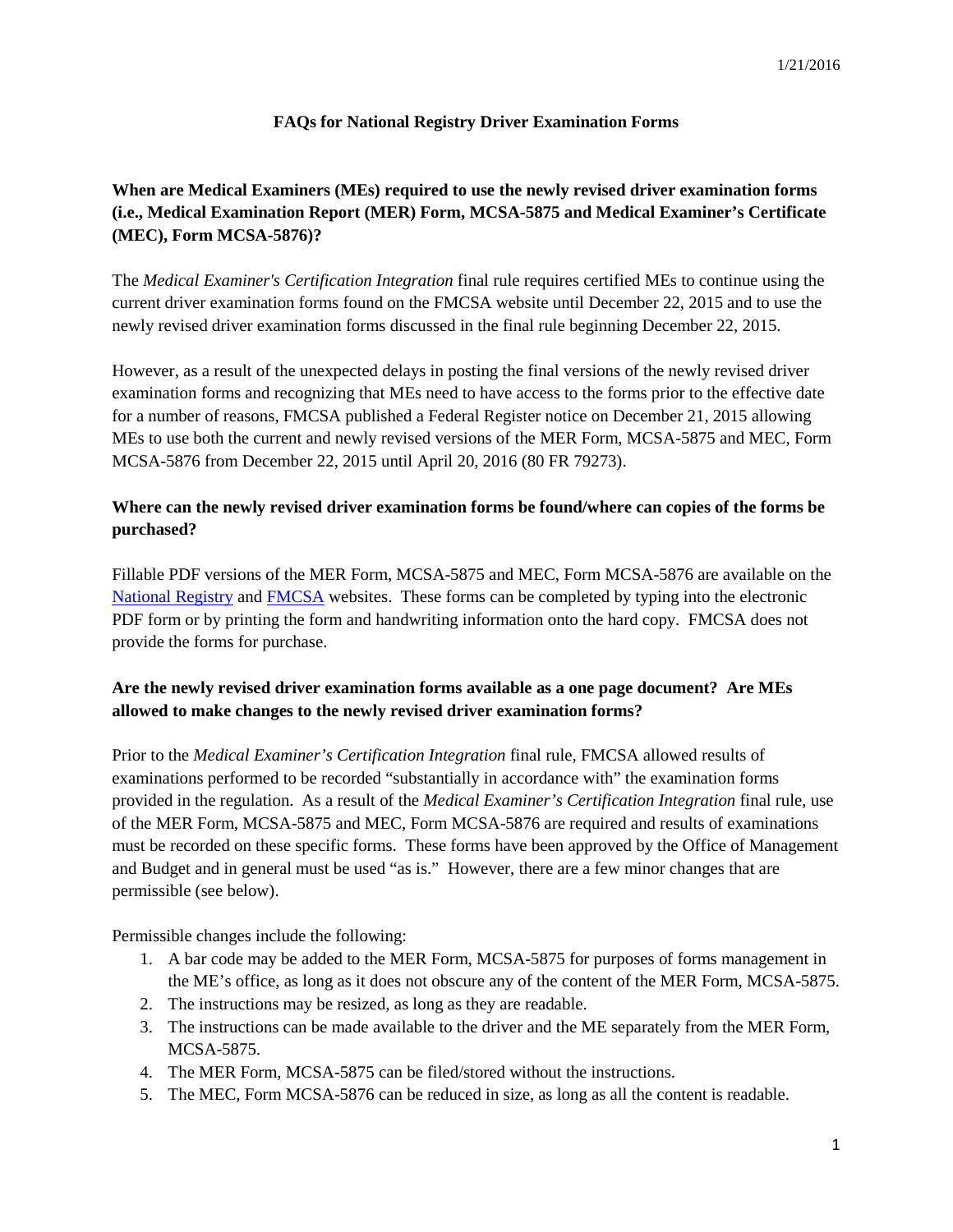6. The MER Form, MCSA-5875 and MEC, Form MCSA-5876 may be printed in black and white.

Prohibited changes include, but are not limited to, the following:

- 1. Do not alter, add to, or change the content, or change the location of the content on the MER Form, MCSA-5875, the instructions, or the MEC, Form MCSA-5876.
- 2. Do not add a company logo to the forms.

### **How have the commercial motor vehicle (CMV) driver examination forms, including the CMV Driver Medical Examination Results Form, MCSA-5850, changed?**

Specific details regarding changes to all of the driver examination forms are included in the sample forms that are located in the [Resource Center](https://nationalregistry.fmcsa.dot.gov/ResourceCenter/) of the National Registry website. The sample forms posted in the Resource Center, highlight in yellow, all changes made to the driver examination forms as a result of the *Medical Examiner's Certification Integration* final rule. These changes include the collection of additional driver information, new qualification categories, and the ability to input results from examinations performed in accordance with the Federal Motor Carrier Safety Regulations (FMCSRs) with any applicable State variances (which will be valid for intrastate operations).

# **Are MEs required to complete the CMV Driver Medical Examination Results Form, MCSA-5850 as it appears in the sample, or is the sample a representation of what the form looks like on the National Registry website when reporting CMV driver examination results?**

The sample located on the National Registry website is a representation of the information being collected. The data entry screen for entering CMV driver examination results will look different, but will ask for the same information.

### **How will MEs know which data entry screen to use in the National Registry system to submit CMV driver examination results to FMCSA?**

After the ME logs into his/her National Registry account and hovers over "CMV Driver Exams" in the blue bar at the top of the screen, they have the option to choose to Submit CMV Driver Exams Reported on MER Form or to Submit CMV Driver Exams Reported on MER Form, MCSA-5875.

If the ME chooses the link entitled "Submit CMV Driver Exams Reported on MER Form", he/she is presented with the current CMV Driver Medical Examination Results Form, MCSA-5850 entry screen.

If the ME chooses the link entitled "Submit CMV Driver Exams Reported on MER Form, MCSA-5875", he/she is presented with the new CMV Driver Medical Examination Results Form, MCSA-5850 data entry screen.

#### **Does the ME always have to complete the CMV Driver Examination Results Form, MCSA-5850?**

Yes, completing the CMV Driver Examination Results Form, MCSA-5850 is a requirement for all certified MEs listed on the National Registry for each interstate CMV driver examination completed.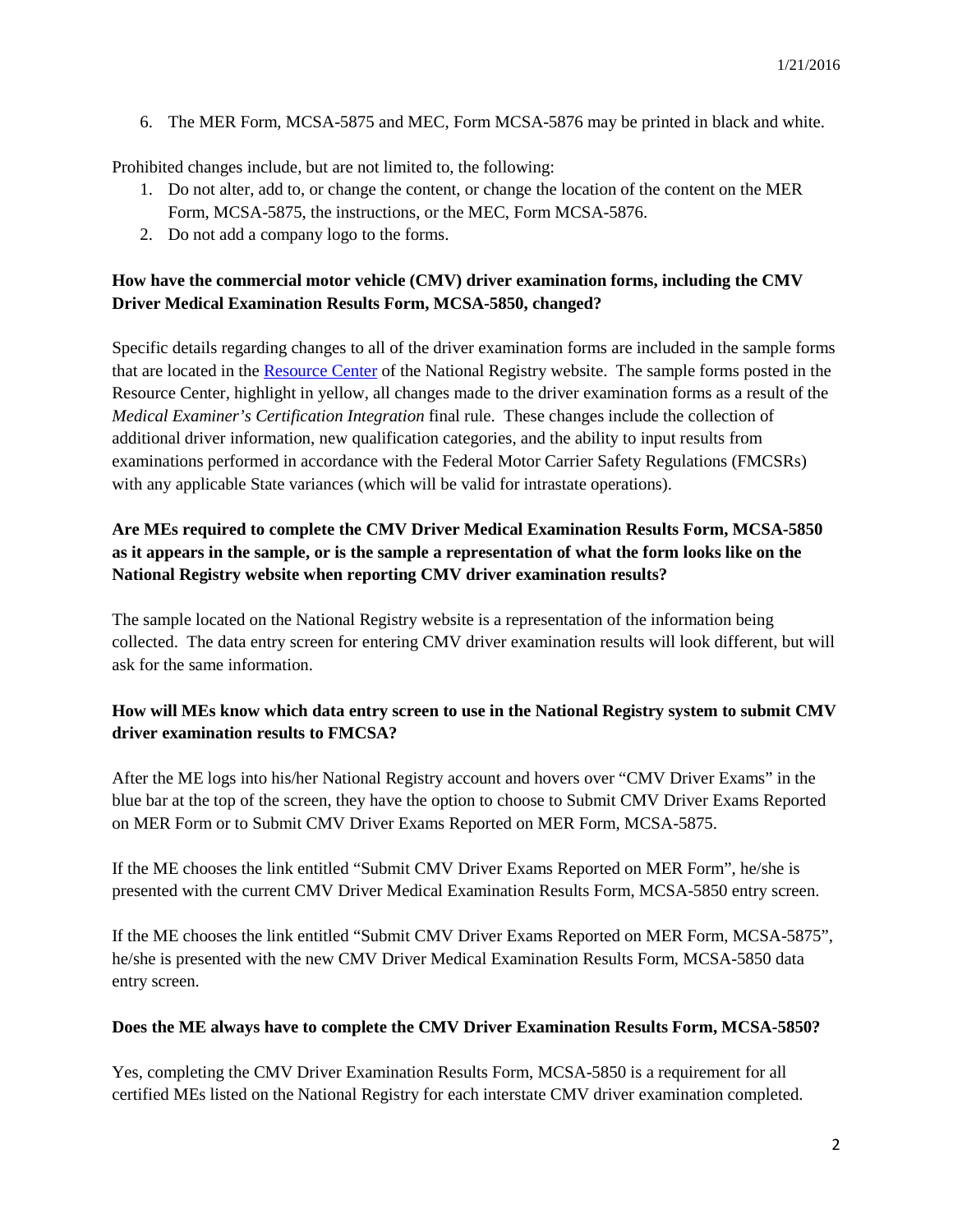### **When is it required for the ME to submit information to the National Registry system that no examinations have been completed for the month?**

Beginning on June 22, 2015, if the ME does not perform a medical examination of any driver who is required to be examined by a ME listed on the National Registry during any calendar month, the ME must report that fact to FMCSA, via the National Registry website, by the close of business on the last day of such month.

### **What happens if a ME does not report the information?**

If the ME does not report that no examinations have been completed for the month, the ME is in violation of the FMCSRs which is grounds for removal from the National Registry.

### **Why is the examination date not on the CMV Driver Medical Examination Results Form, MCSA-5850 or the MEC Form, MCSA-5876?**

The examination date is on the data collection screen of the CMV Driver Medical Examination Results Form, MCSA-5850. The date of the examination is not on the MEC, Form MCSA-5876, nor has it ever been, because it is not needed. The purpose of the MEC, Form MCSA-5876 is to indicate the date in which the medical qualification of the driver expires.

### **What do the revision and expiration dates on the top of the driver examination forms mean? Should the forms be used if a later version is present on the FMCSA website?**

The revision date on top of the driver examination forms indicates the date in which the form was last updated and the expiration date indicates the date the information collection approval for the form expires with the Office of Management and Budget. Because the revision date indicates that changes were made to a previous version, MEs should use the version with the latest date that is present on the FMCSA and National Registry websites.

# **On the MER Form, MCSA-5875, is a medical record number required? If not, are MEs allowed to use that space to record driver identification numbers or social security numbers if that is how the MEs office tracks patient records?**

No, the medical record number is not required. This space may be left blank or used by the MEs office to record whatever medical record number that is used by their clinic, employee ID, driver ID, or otherwise.

**Does the driver's address on the driver examination forms need to match the address on the driver's license?**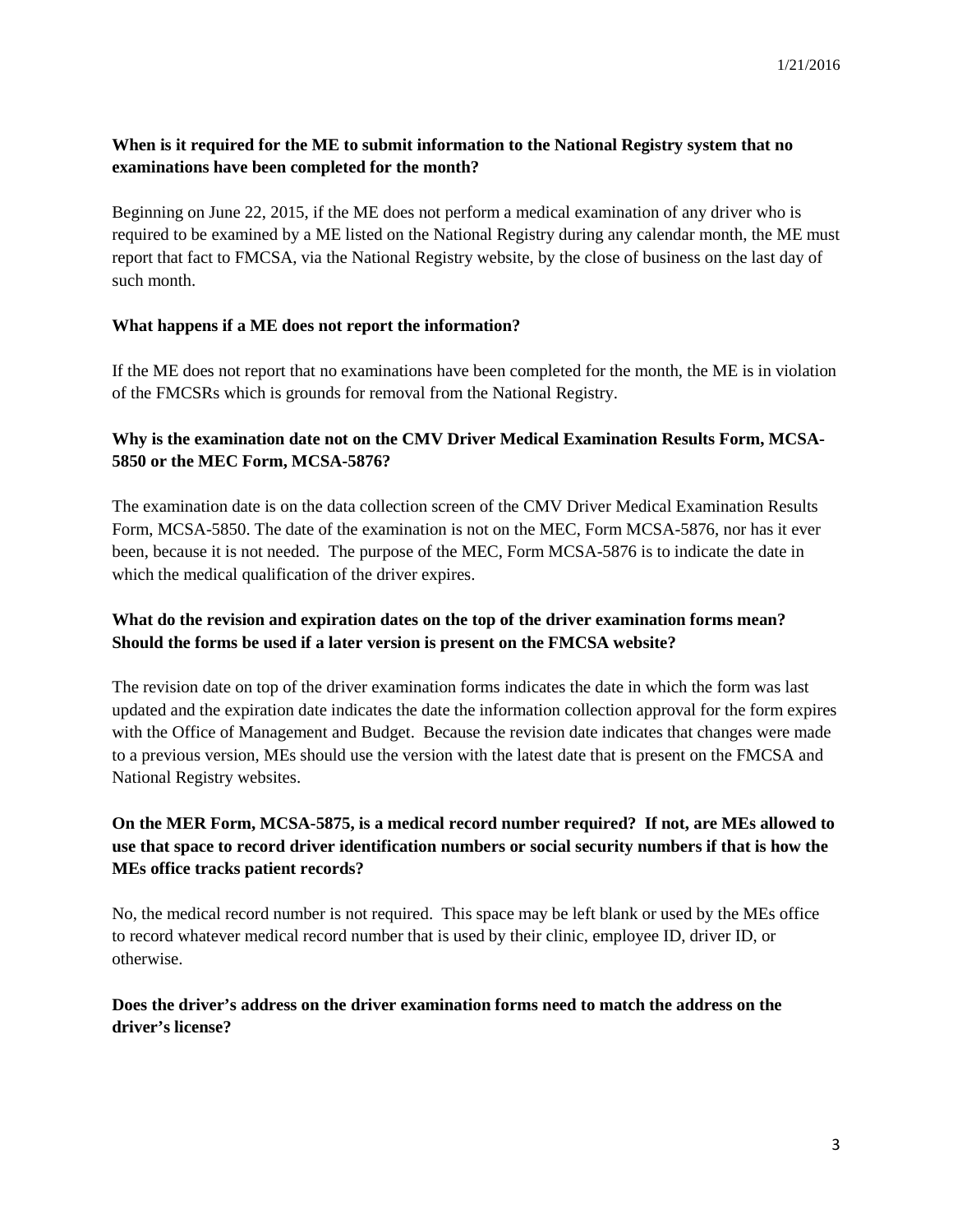The driver's address listed on the driver examination forms must be the driver's current address which may be different from the address on the driver's license. The driver's current address is needed in case FMCSA needs to contact the driver.

#### **Does the driver's address have to be a street address or is a P.O. Box acceptable?**

A P.O. Box is acceptable if it is the driver's address of record.

### **What does the ME enter on page one of the MER Form, MCSA-5875 where it is labeled "Driver ID verified by\*\*"?**

The ME enters the type of photo ID that the ME used to verify the driver's identity, such as CDL, driver's license, or passport.

#### **In the State/Province area on the driver examination forms, why is "Province" an option?**

The State/Province field was expanded to include Canadian Provinces to allow MEs to report examinations conducted on non-CDL drivers from Canada. FMCSA's reciprocity agreement with Canada allows CDL drivers to operate a CMV in the United States without being examined and certified by a ME listed on the National Registry because they are medically examined as part of obtaining a CDL in Canada. Non-CDL drivers in Canada are not required to complete a medical examination. Therefore, in order for non-CDL drivers from Canada to legally operate a CMV in the United States in interstate commerce, they must be examined by a ME on the National Registry and meet the qualified standard standards outlined in the FMCSRs.

#### **Are MEs required to issue MECs to Canadian or Mexican CDL holders?**

MEs are not required to issue MECs to Canadian or Mexican CDL holders because they receive their medical examinations as part of the process of obtaining a CDL in Canada and Mexico.

### **If the driver answers vital questions with "not sure" (e.g., seizure, methadone use), should the ME investigate and change the responses to "yes" and make appropriate medical decisions?**

No, the ME may not change a driver's answer on the form because the driver certifies that the information is accurate and complete. The ME should however, request any additional tests or records that the ME deems necessary to determine whether the driver is medically qualified. The ME may add information related to "not sure" responses in the comment section located in Section 2, under the Driver Health History Review.

### **For the question on the MER Form, MCSA-5875 labeled "What surgery have you ever had," is the driver required to record an inguinal hernia repair when they were 3 months old?**

The driver is required to fully disclose their medical history and report conditions that the certified ME should be aware of, and consider, in making the individual determination whether to issue a MEC, Form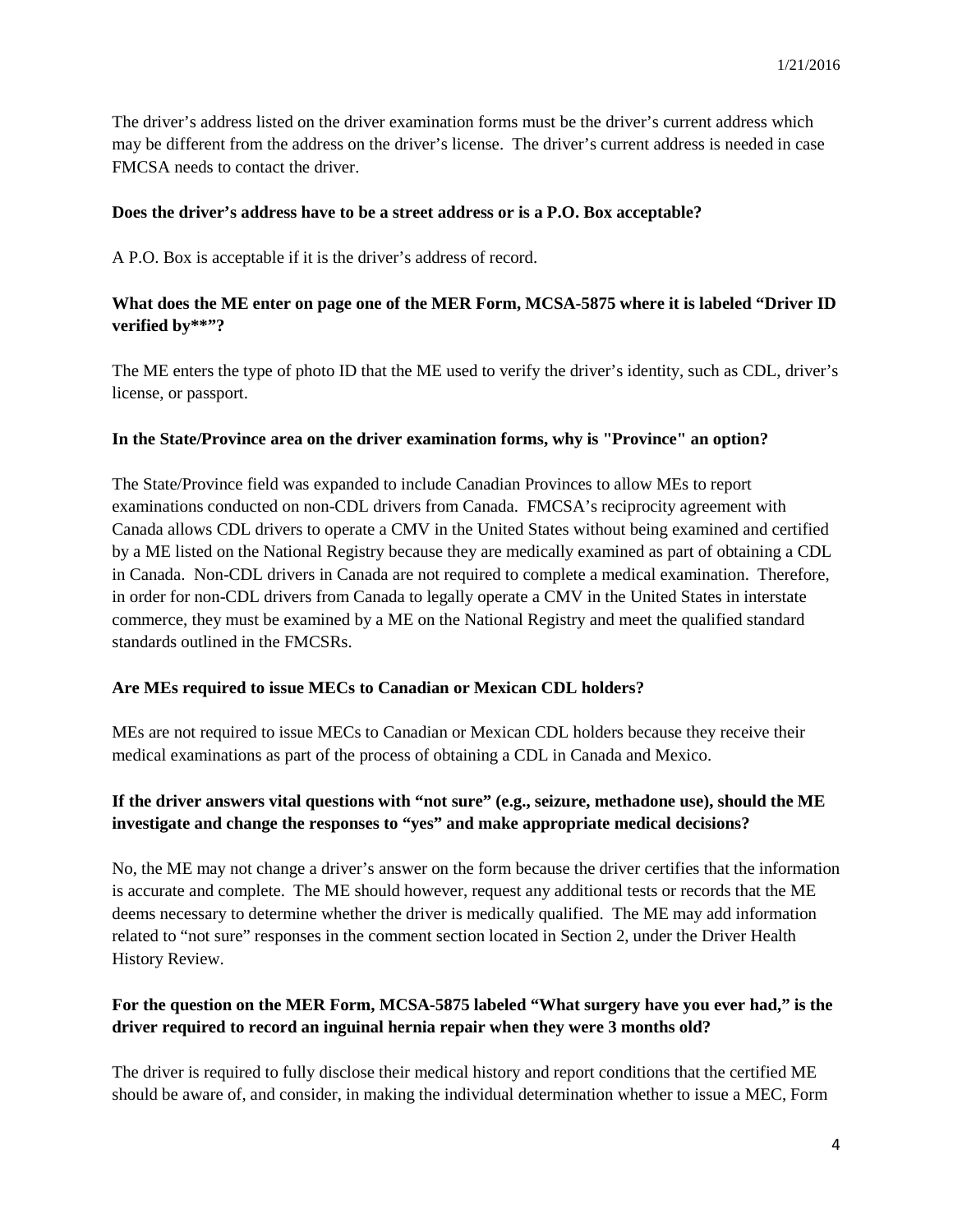MCSA-5876 to a driver. A complete history provides the ME the opportunity to identify potential issues that may require further assessment or consultation with the treating medical professional before rendering a qualification decision. It is left to the discretion of the ME to identify and comment on the responses that may affect the driver's safe operation of a CMV under the Driver Health History Review.

### **What is meant by "driving in an exempted intra-city zone" on the new driver examination forms?**

"Driving in an exempted intra-city zone" is not a new item on the driver examination forms. An exempt intracity zone is the geographic area of a municipality or the commercial zone of that municipality. For purposes of §391.62, a driver may be considered to operate a CMV wholly within an exempt intracity zone notwithstanding any common control, management, or arrangement for a continuous carriage or shipment to or from a point without such zone.

# **On the determination page of the MER Form, MCSA 5875, it appears that corrective lenses, hearing aid, exemptions, etc. are related to the option for "Meets standards, but periodic monitoring required (specify reason)", is this correct?**

No, the restrictions and variances apply when the driver is medically qualified.

### **When selecting "does not meet standards" on the MER Form, MCSA-5875, how long is this in effect?**

"Does not meet standards" means the driver is not medically qualified at the time of the examination. Until a certified ME makes a determination that the driver is medically qualified the driver is not able to operate a CMV in interstate commerce. If the driver returns for a physical examination in the future, the ME is responsible for determining whether or not the driver is qualified.

# **Is the ME required to complete the MEC, Form MCSA-5876 in addition to the MER Form, MCSA-5875, since the medical examiner determination (State or Federal) section of the MER Form, MCSA-5875 appears to include the same information as displayed on the MEC, Form MCSA-5876?**

Yes, MEs must complete a MER Form, MCSA-5875 for each driver they examine. ME's must also complete and issue the original MEC, Form MCSA-5876, to each qualified driver. The MEC, Form MCSA-5876 is not the same as the medical examiner determination (State or Federal) section on the MER, MCSA-5875.

# **Is the box on the previous Medical Examiner's Certificate titled "Medical Certificate Expiration Date" and the box on the revised MEC, Form MCSA-5876 titled "Medical Examiner's Certificate Expiration Date" the same thing?**

Yes, they are the same. On all forms, this box is intended to capture the expiration date of the Medical Examiner's Certificate that is being issued to the driver. The title on the MEC, Form MCSA-5876 was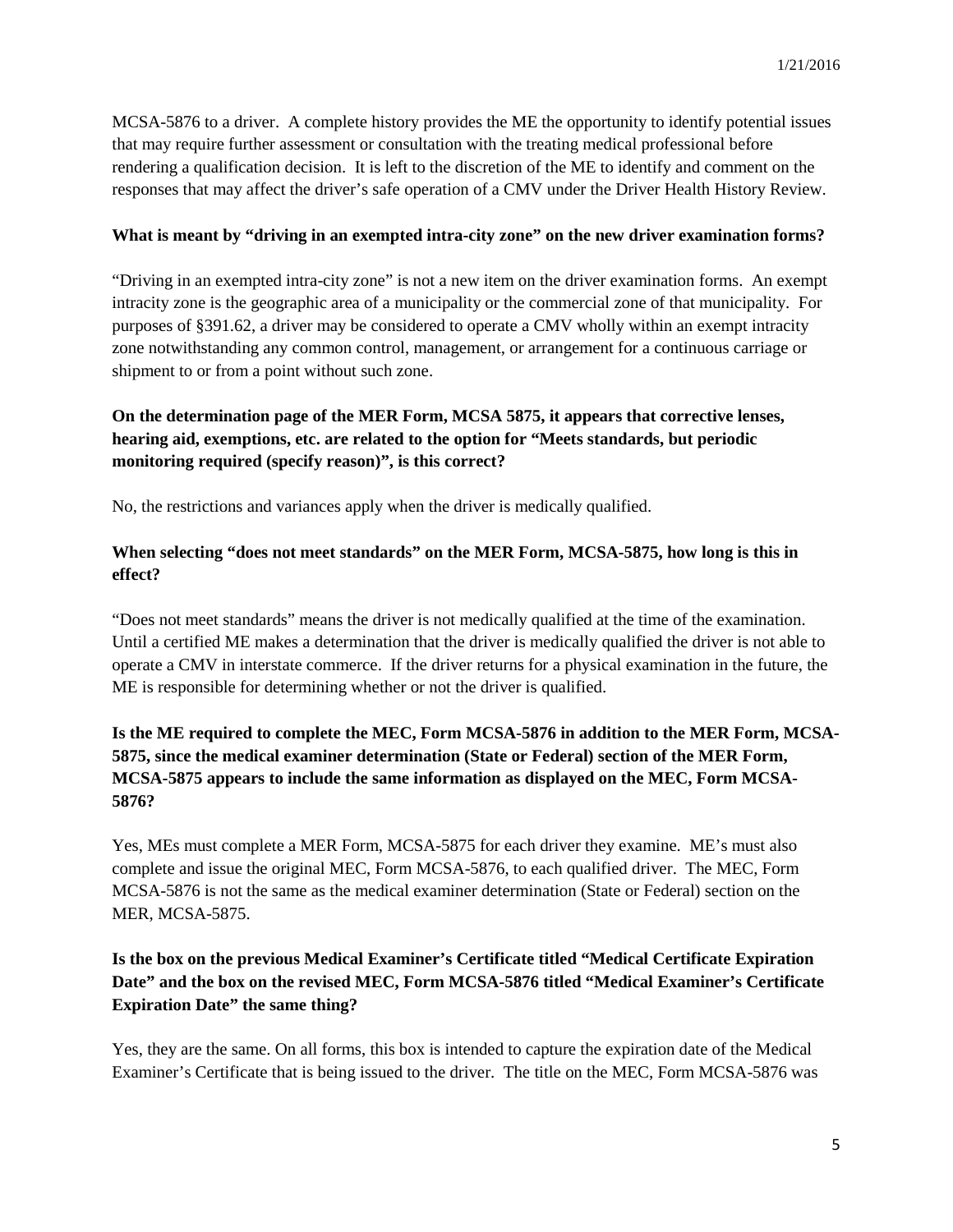changed by adding the word "examiner" to make it consistent with the title of the form, which is the "Medical Examiner's Certificate."

### **Should the ME use the end date of the current MEC, Form MCSA-5876 to calculate the new Medical Examiner's Certificate expiration date?**

No, the ME should use the date of issuance of the new MEC, Form MCSA-5876 to calculate the Medical Examiner's Certificate expiration date.

**If a driver has been issued a MEC, Form MCSA-5876 for three months, returns to the office just before the MEC, Form MCSA-5876 expires, and the ME completes another medical examination and issues the driver a two year MEC, Form MCSA-5876, is the date used to calculate the expiration date on the new MEC, Form MCSA-5876 the date of the second exam?**

Yes. The new examination decision supersedes the previous examination.

### **Are MEs still allowed to issue a one-time 3-month MEC, Form MCSA-5876?**

Yes, the duration of every MEC, Form MCSA-5876 issued is up to the discretion of the ME. Therefore, sequential 3-month MEC, Form MCSA-5876 can be issued if the ME determines it necessary.

### **If a ME disqualifies a driver or provides a short-term MEC, Form MCSA-5876, is the ME required to conduct a complete examination of the driver when they return?**

Yes, each time the ME is making a new qualification determination and issuing a MEC, Form MCSA-5876, a new medical examination is required.

# **If a driver is examined and issued a 3-month MEC, Form MCSA-5876 by one ME, can the driver be examined by a different ME the next time or do they need to go back to the same ME?**

The driver is able to visit any ME listed on the National Registry for their medical examination.

### **Can MEs print out the electronic form for the patient to complete and sign or does the patient need to complete an electronic signature as they complete their portion?**

Either is acceptable. The driver examination forms must be completed and signed, either electronically or by hand.

## **Once the examination is completed, is the ME required to provide the driver with a copy of the completed electronic form?**

The ME must provide the driver with the original paper MEC, Form MCSA-5876 (printed or handwritten).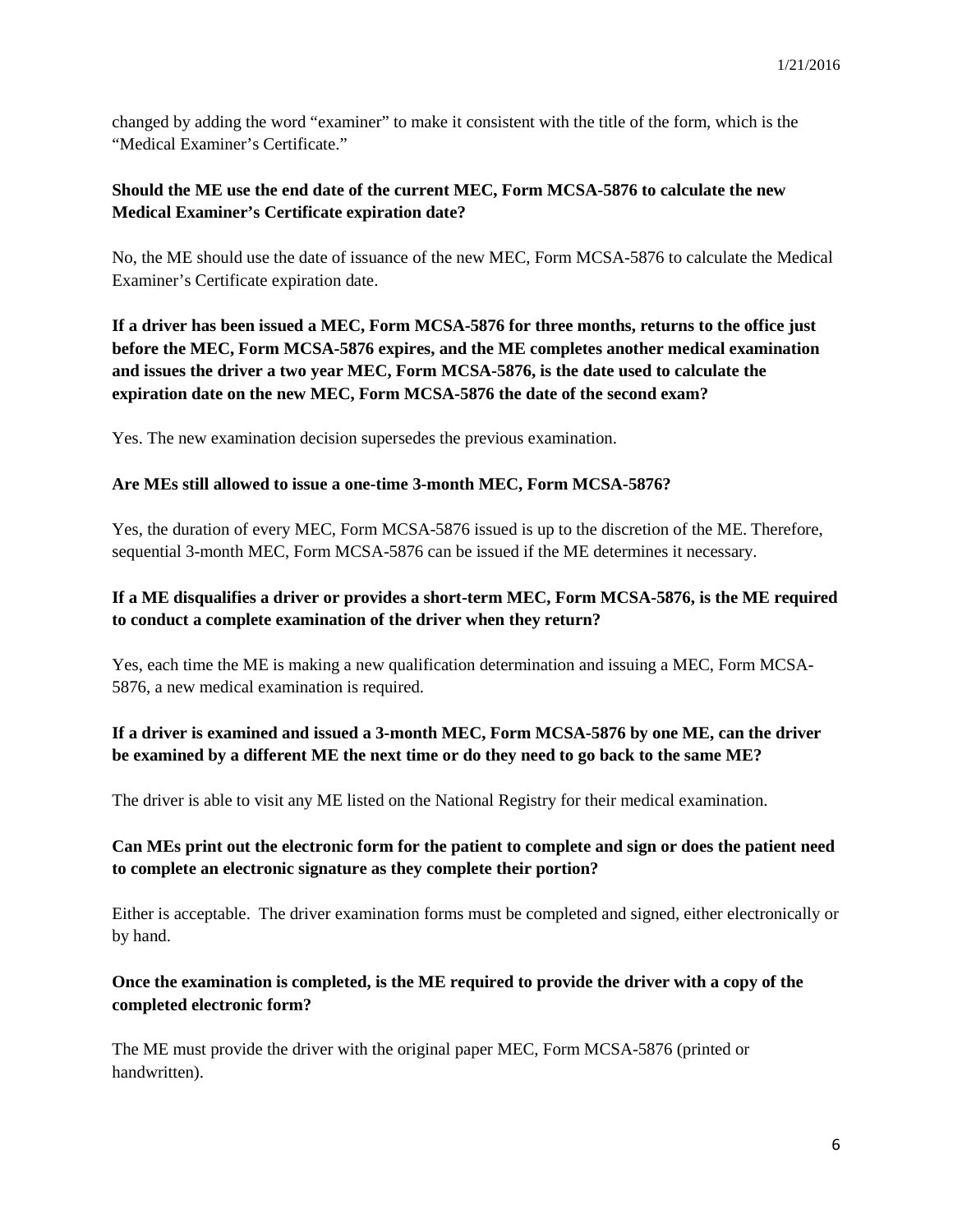### **What is the definition of commercial learner's permit (CLP)?**

49 CFR 383.5 defines CLP as a permit issued to an individual by a State or other jurisdiction of domicile which, when carried with a valid driver's license issued by the same State or jurisdiction, authorizes the individual to operate a class of a commercial motor vehicle when accompanied by a holder of a valid CDL for purposes of behind-the-wheel training.

### **What is the definition of commercial driver's license (CDL)?**

49 CFR 383.5 defines CDL as a license issued by a State or the District of Columbia which authorizes the individual to operate a class of a CMV. A CMV that requires a CDL is one that:

- (1) has a gross combination weight rating or gross combination weight of 26,001 pounds or more inclusive of a towed unit with a gross vehicle weight rating (GVWR) or gross vehicle weight (GVW) of more than 10,000 pounds; or
- (2) has a GVWR or GVW of 26,001 pounds or more; or
- (3) is designed to transport 16 or more passengers, including the driver; or

(4) is used to transport either hazardous materials requiring hazardous materials placards on the vehicle or any quantity of a select agent or toxin.

#### **What is the definition of interstate commerce?**

49 CFR 390.5 defines interstate commerce as trade, traffic, or transportation in the United States—

- (1) Between a place in a State and a place outside of such State (including a place outside of the United States);
- (2) Between two places in a State through another State or a place outside of the United States; or
- (3) Between two places in a State as part of trade, traffic, or transportation originating or terminating outside the State or the United States.

### **What is the definition of intrastate commerce?**

49 CFR 390.5 defines intrastate commerce as any trade, traffic, or transportation in any State which is not described in the term "interstate commerce."

### **Are both interstate and intrastate drivers required to be examined and certified by a ME listed on the National Registry?**

All interstate CMV drivers are required to be examined and certified by a ME listed on the National Registry. Each individual State makes the determination as to whether or not intrastate drivers must be examined by a certified ME listed on the National Registry.

#### **Should MEs ask drivers if they plan to operate in interstate or intrastate commerce?**

Yes, the ME conducting the examination should ask the driver what type of qualification they require to determine which standards they need to be examined in accordance with. The driver is required to self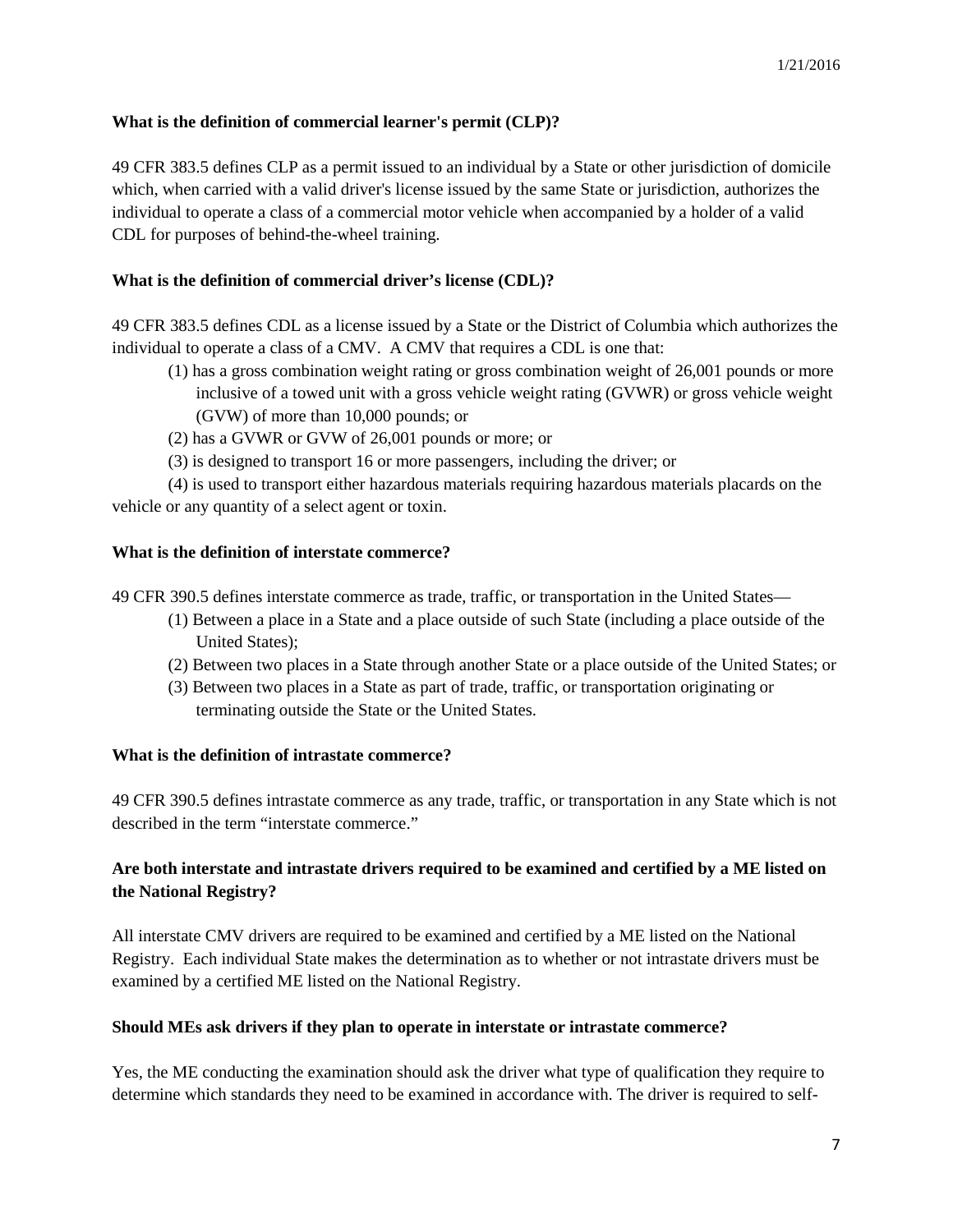certify with the State Driver's Licensing Agencies (SDLAs) in accordance with 49 CFR 383.71(b)(1) if they are operating in intrastate-only and are subject to the State standards, therefore, they should be able to easily answer this question.

# **There are two different qualification selections on the revised driver examination forms (i.e., in accordance with the FMCSRs and in accordance with the FMCSRs with any applicable State variances), how are these to be used?**

Certified MEs are trained and certified to conduct examinations and make qualification determinations of CMV drivers according to the interstate physical qualification standards listed in the FMCSRs and should use the qualification selection of "in accordance with the FMCSRs."

MEs that choose to conduct examinations of intrastate only drivers from States that require intrastate drivers to be qualified to a set of standards that also include applicable State variances from the interstate physical qualification standards listed in the FMCSRs, should use the qualification selection of "in accordance with the FMCSRs with any applicable State variances."

It is the responsibility of the ME to determine which standards they are examining and certifying the driver in accordance with. If the ME is willing to conduct examinations for intrastate only drivers, it is the responsibility of the ME to understand the standards for that particular State which may be different from the Federal physical qualification standards.

# **Should MEs attempt to certify drivers according to the FMCSRs and if they don't qualify, then attempt to certify them according to the State regulations?**

The ME should conduct the examination based on the type of qualification the driver requires. If the ME is willing, and understands the standards for that particular State, they may perform an examination based on the State regulations.

# **Are MEs expected to know what waivers are available for intrastate drivers?**

Certified ME's listed on the National Registry are trained and certified in performing examinations on interstate CMV drivers according to the FMCSRs. However, MEs who choose to perform driver examinations for intrastate only drivers who are licensed in States that have variances from the FMCSRs are required to comply with State regulations and statutes for performing those examinations, to include being knowledgeable of State waivers. If examinations for intrastate only drivers are not conducted according to the State requirements, the SDLA may not accept the MEC, Form MCSA-5876 issued and may require the driver to return to the ME or to get another examination.

# **For examinations performed in accordance with the FMCSRs with any applicable State variances (which will be valid for intrastate operations), are the only qualification options medically qualified and medically unqualified?**

Yes.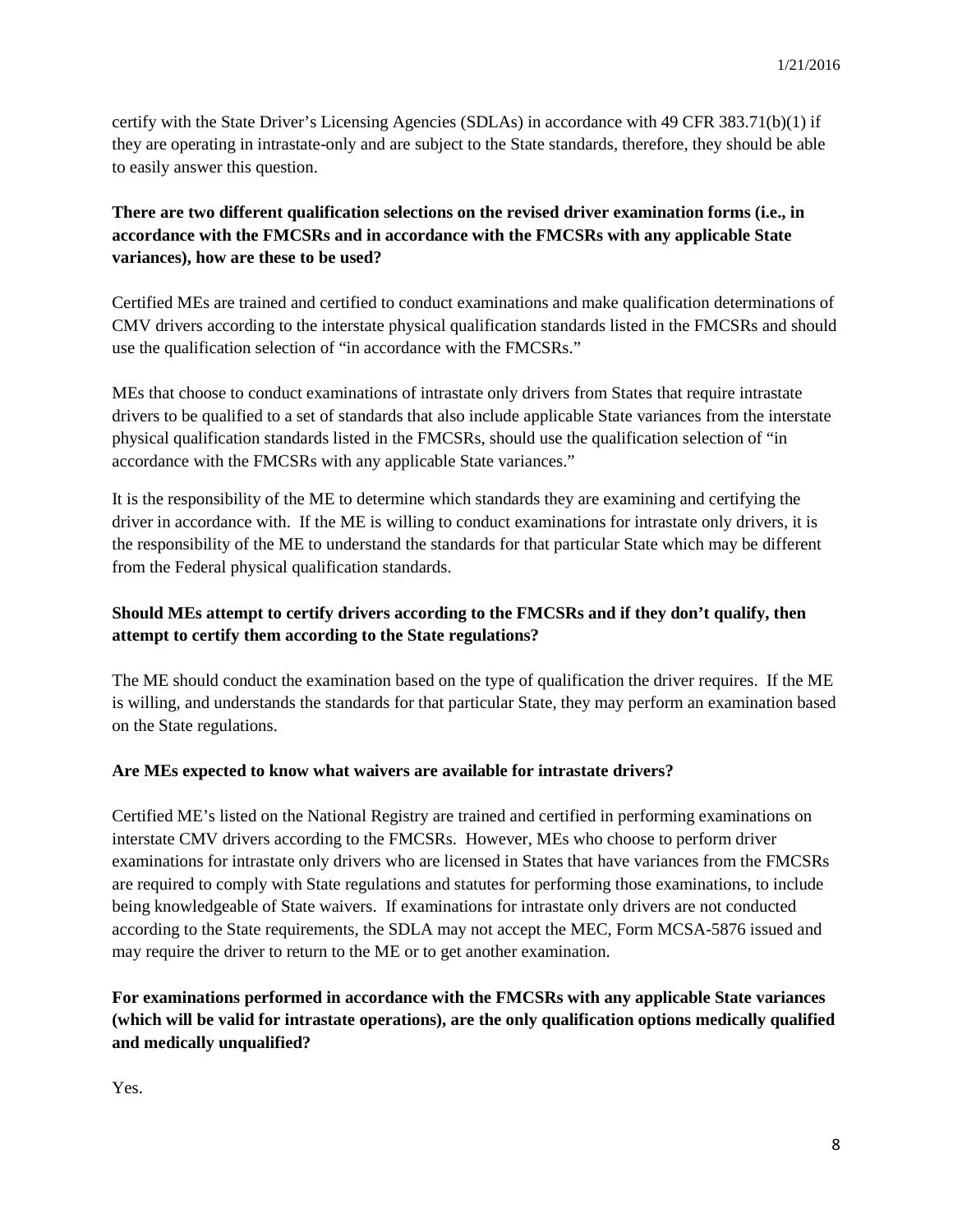#### **When should the determination pending qualification category be used?**

*Determination Pending* is used when a ME examines a driver and needs more information to make a qualification decision. Using this category provides the ME with up to 45 days to collect the information needed to make a qualification decision.

## **How should MEs fill out the MER, MCSA-5875 and submit the results of the examination using the CMV Driver Medical Examination Results Form, MCSA-5850 when the determination pending qualification category is used?**

FMCSA has provided the following scenario and directions describing how to fill out the MER, MCSA-5875 and submit the results of the examination using the CMV Driver Medical Examination Results Form, MCSA-5850 when the determination pending qualification category is used:

On 1/1/16, a ME examined a driver and decided that they need more information before they can determine whether or not the driver is medically qualified. On the MER, MCSA-5875, page 4 for the "Medical Examiner Determination", on the top right corner, the ME enters 1/1/16 as the examination date. The ME selects "determination pending" and specifies the reason. For example, "need additional information regarding specific condition." The ME also selects the box for "return to medical exam office for follow-up on." The driver must return within 45 days. The ME must tell the driver that they are in a determination pending status and that unless the ME receives the additional information and/or sees the driver back in their office on or before the  $45<sup>th</sup>$  day to make a qualification determination, the exam will no longer be valid and a new exam must be conducted. The ME may enter a date for the driver to return to their office (follow-up appointment) if that information is available or they may wait until the driver returns to their office and add the date at that time. On the CMV Driver Medical Examination Results Form, MCSA-5850, the ME selects "determination pending" and enters the date of the examination as the 1/1/16 date from the top right corner of the MER, MCSA-5875.

On 1/15/16, the driver returns to the MEs office and the ME evaluates the information received and/or performs an examination of the driver if the ME determines it is necessary. The ME now has all the information needed to make a qualification determination. On the MER, MCSA-5875, the ME selects the appropriate qualification determination. The ME also selects "medical examination report amended" and specifies the specific amendment(s) that are being made. The ME signs and dates the MER, MCSA-5875 with the  $1/15/16$  date; this is the date that the ME is amending the MER, MCSA-5875, the date in which the driver has returned to the ME's office. If the ME has made the determination that the driver is qualified, the "Medical Examiner's Certificate Expiration Date" is calculated from the 1/15/16 date, the date that the ME actually signs/issues the MEC, Form MCSA-5876. On the CMV Driver Medical Examination Results Form, MCSA-5850, the ME enters the 1/15/16 date for the date the MEC, Form MCSA-5876 is signed/issued if medically qualified or enters the 1/15/16 date for the date of examination/determination if medically unqualified. This submission of the driver's examination results takes precedence over the initial examination that placed the driver in a determination pending status.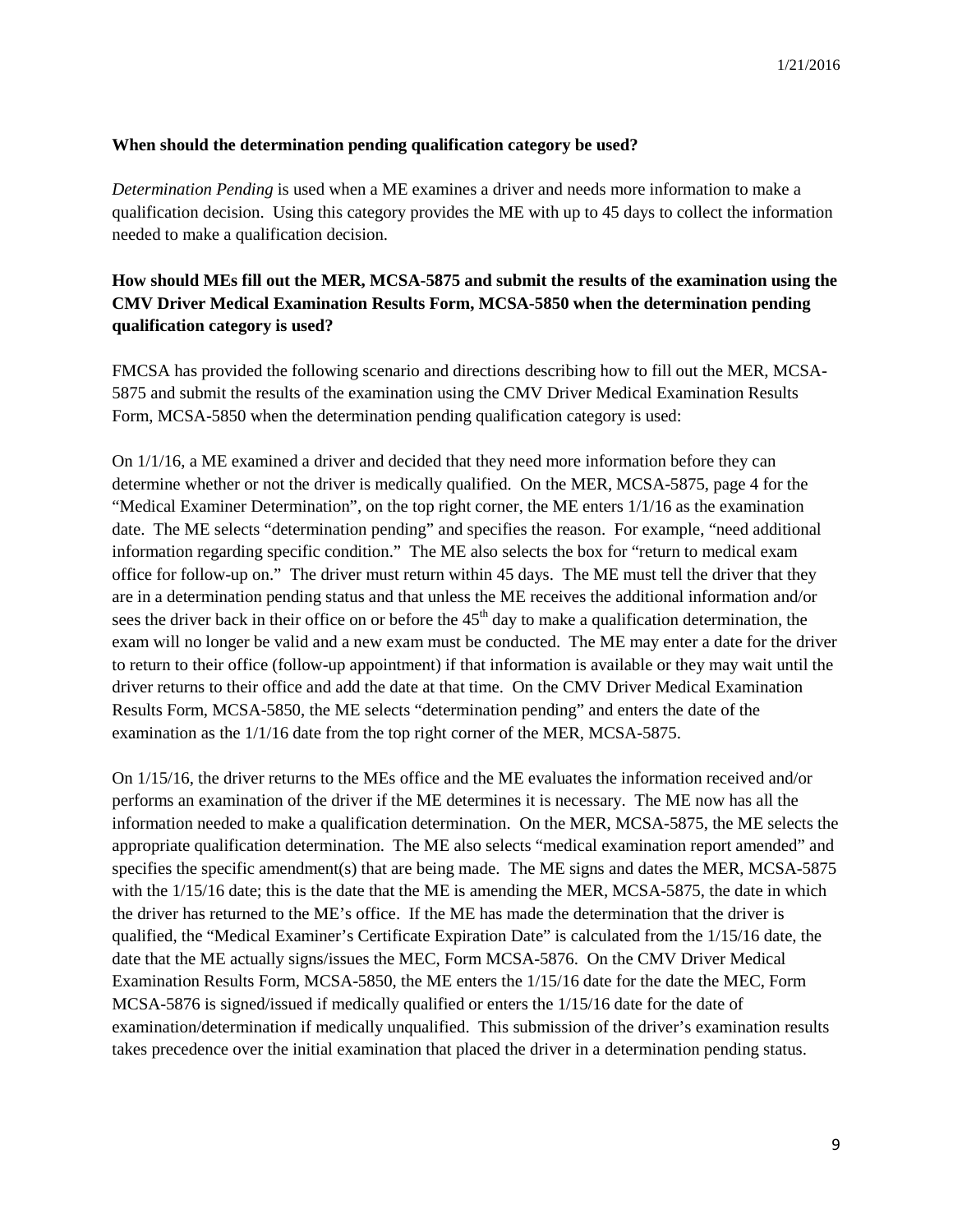If the driver does not return on or before the 45-day expiration date and the disposition of determination pending is not updated via the National Registry on or before the 45-day expiration date, the examination is no longer valid. FMCSA will notify the ME and the driver in writing and the driver is required to get a new examination, and in this case, the ME must update the MER, MCSA-5875 for this driver by selecting incomplete examination, specifying the reason, and filing the MER, MCSA-5875 in the driver's record. The ME does not need to submit another CMV Driver Medical Examination Results Form, MCSA-5850 into the National Registry system.

#### **When is a MER, MCSA-5875 allowed to be amended?**

A MER, MCSA-5875 is only allowed to be amended when a driver is in a determination pending status for situations where new information (e.g., test results, etc.) has been received or there has been a change in the driver's medical status since the initial examination, but prior to a final qualification determination. When "MER amended" is selected, the ME must provide the reason for the amendment (e.g., received test results), sign and date the MER, MCSA-5875. A MER, MCSA-5875 cannot be amended after an examination has been in determination pending status for more than 45 days or after a final qualification determination has been made. The driver is required to obtain a new medical examination, and a new MER, MCSA-5875 must be completed.

### **When should a ME use determination pending versus issuing a MEC, Form MCSA-5876 with a short qualification timeframe?**

The decision whether to use determination pending versus issuing a MEC, Form MCSA-5876 with a short qualification timeframe is up to the discretion of the ME.

### **How should the ME address the fact that the driver may have to pay for more than one examination by using the determination pending category?**

It is the responsibility of the driver to be examined by a certified ME listed on the National Registry for a determination to be made as to whether or not the driver is physically qualified to operate a CMV in interstate commerce. A second examination for determination pending is no different from a driver needing a second examination because he/she was medically unqualified or received a MEC, Form, MCSA-5876 that is only valid for a short period of time such as a 3-month MEC, Form MCSA-5876. In those instances, the driver would still need to go back to the ME for a qualification determination.

### **Is the ME required to use the determination pending if the driver's MEC, Form MCSA-5876 expires in two days?**

The ME is never required to use the determination pending category. Use of this category is discretionary. If a ME chooses to use the determination pending category and the driver has time left on his/her current MEC, Form MCSA-5876, the driver may continue driving until the driver's MEC, Form MCSA-5876 expires, the ME makes a final qualification determination, or the 45 days in determination pending status expires.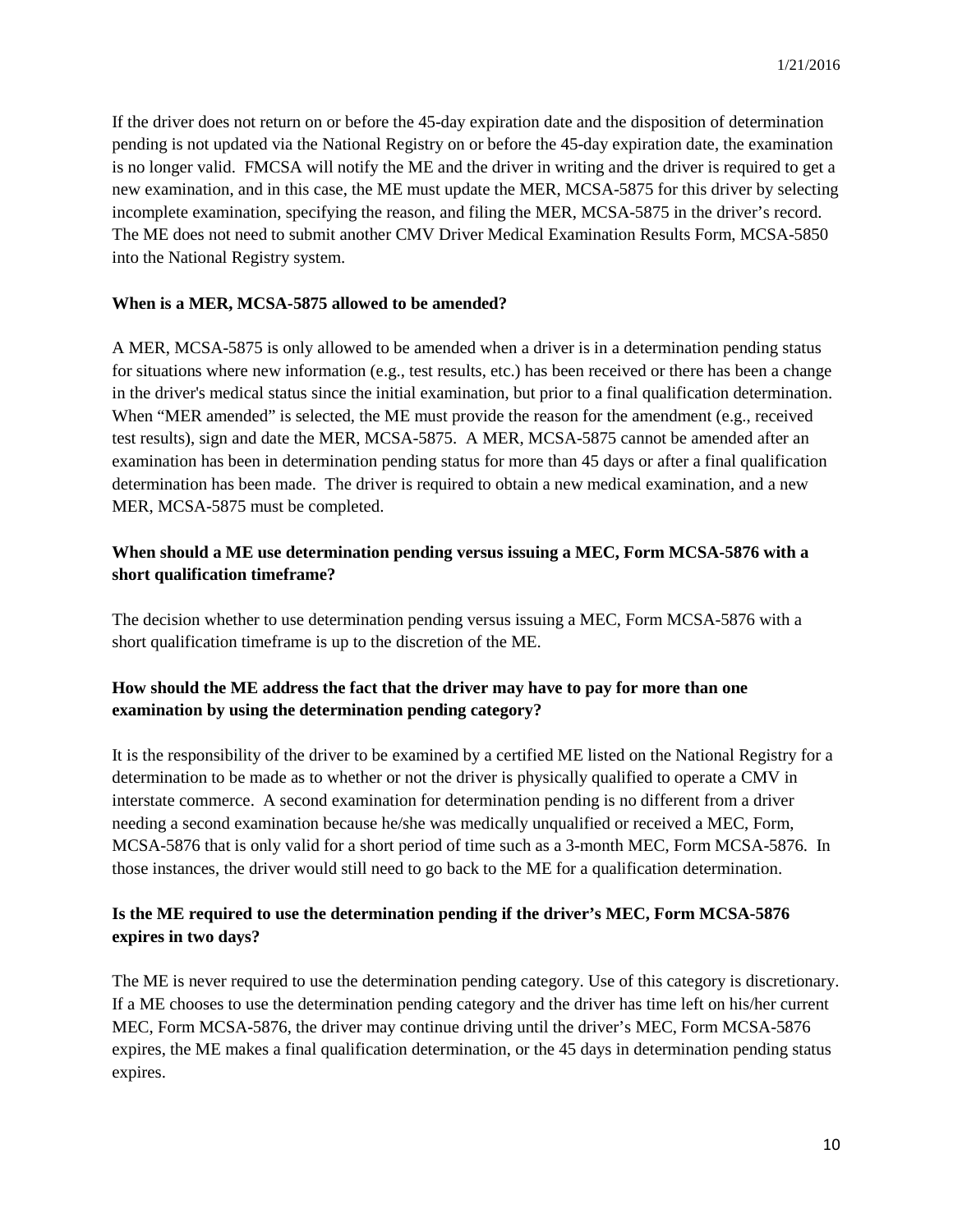If the ME examines the driver and the condition is something that the ME feels is disqualifying, the ME should not use the determination pending category. Instead, the ME should disqualify the driver.

If the ME determines the driver is safe to operate a CMV based on the initial examination and the driver's MEC, Form MCSA-5876 will expire shortly after the initial examination, the ME may issue a short-term MEC, Form MCSA-5876 rather than using the determination pending category.

### **When "determination pending" is selected, does the ME issue a MEC, Form MCSA-5876 for up to or including 45 days?**

No, the determination pending category is only to be used while waiting for additional information to make a qualification determination. If the driver has a current MEC, Form MCSA-5876, the driver may continue to operate; if not, the driver is not authorized to operate a CMV in interstate commerce.

### **Is a ME able to put a driver into a determination pending status consecutively?**

The FMCSRs do not prohibit the ME from using determination pending more than once. However, if the disposition of determination pending is not updated with a qualification decision via the National Registry on or before the 45-day initial pending determination expiration date, the initial examination is no longer valid and the driver is required to get a new medical examination. Therefore, a driver can be placed into a second pending determination status as the result of a new examination.

### **When a driver receives a determination pending for further testing, does the driver have to return to the same certified ME?**

No, the driver may return to the same ME or another certified ME in the same office.

### **When a driver is placed into a determination pending category, can the driver go to another certified ME for a second opinion?**

Yes, a driver always has the option of getting a second opinion.

### **If a driver can get a second opinion, does the driver need to reveal that to the second ME that another ME has placed them into a determination pending status?**

Federal regulations do not require the driver to reveal it. However, the driver must report a complete and accurate health history.

### **Does a second medical examination need to be completed when the driver returns within the 45-day determination pending timeframe?**

The decision as to whether or not to conduct a second medical examination when the driver returns within the 45-day determination pending timeframe is up to the discretion of the ME and would depend on whether or not another examination is needed.